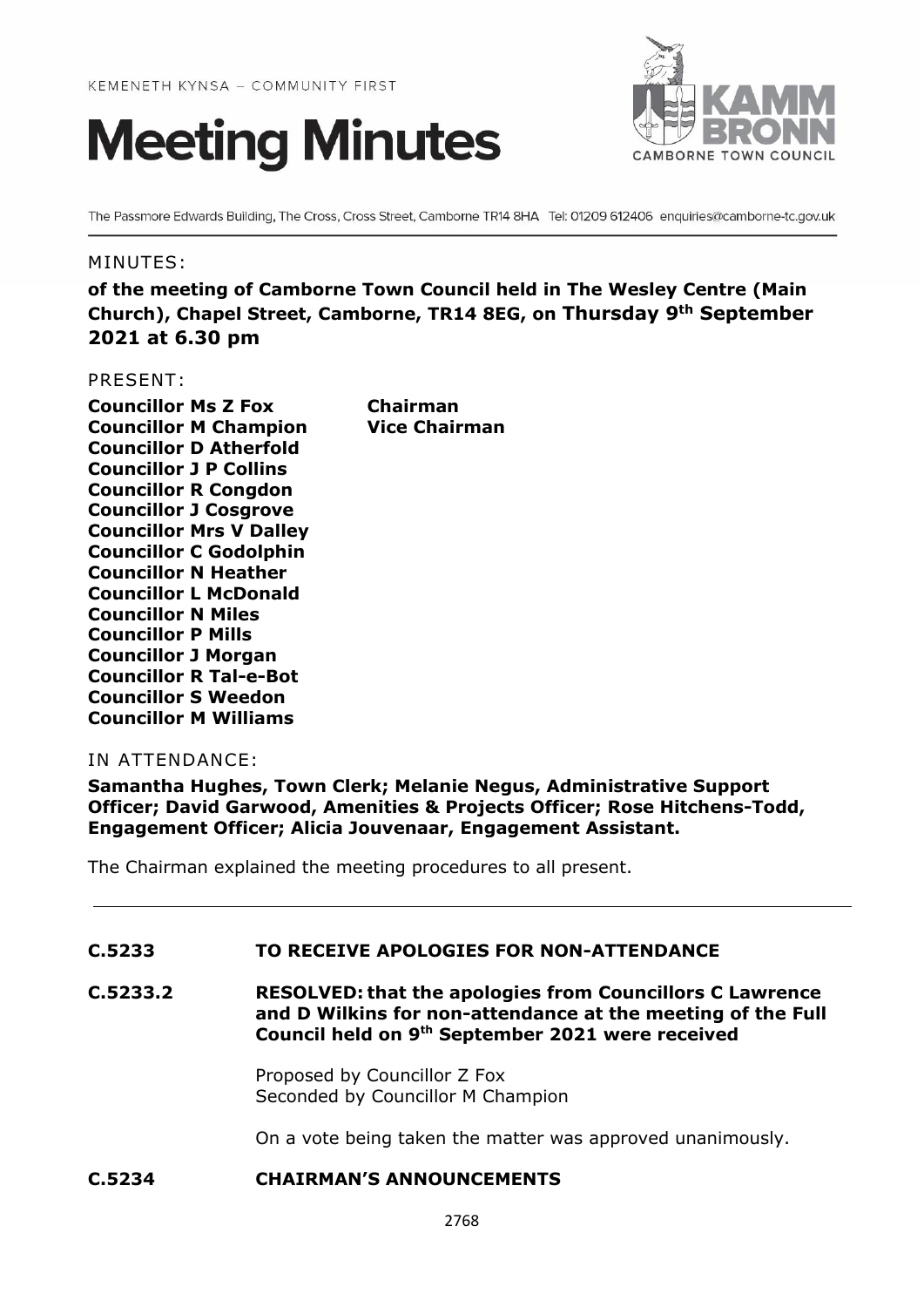The Chairman informed members that the staffing Committee had RESOLVED that the Town Council will close for business at Christmas at noon on the 23rd December. After which Councillors and staff would meet for light refreshments in the Council Chamber. The cost of the refreshments to be taken from the Mayor's Expenses Budget.

The first meeting of the Youth Council will be held on the 20<sup>th</sup> September.

Chairmanship training for Councillors will be on the 27th September at 6.30 pm.

She asked members for volunteers to Marshall the Remembrance Day Parade. There were no volunteers.

**C.5235 MEMBERS TO DECLARE DISCLOSABLE PECUNIARY INTERESTS AND NON-REGISTERABLE INTERESTS (INCLUDING THE DETAILS THEREOF) IN RESPECT OF ANY ITEMS ON THIS AGENDA INCLUDING ANY GIFTS OR HOSPITALITY EXCEEDING £25**

> Councillors D Atherfold, J Cosgrove, V Dalley, Z Fox and J Morgan declared an interests in agenda item 22 as they were members of the Town Deal Board; and V Dalley was also a Trustee of the Community Centre, and would leave the room for agenda item 22.

### **C.5236 TO APPROVE WRITTEN REQUEST(S) FOR DISPENSATIONS**

Councillors D Atherfold, J Cosgrove, V Dalley, Z Fox and J Morgan had submitted written requests for Dispensations as they were members of the Town Deal Board.

## **C.5236.2 RESOLVED: that written requests for dispensations from Councillors V Dalley, Z Fox, J Cosgrove, and J Morgan, were approved**

Proposed by Councillor Z Fox Seconded by Councillor L McDonald

On a vote being taken the matter was approved by a Majority.

## **C.5237 TO RECEIVE AND APPROVE THE MINUTES OF THE MEETING OF THE FULL COUNCIL HELD ON 14TH JULY 2021**

### **C.5237.2 RESOLVED: that the minutes of the meeting of the Full Council held on 14th July 2021 were received, approved, and signed by the Chairman**

Proposed by Councillor Z Fox Seconded by Councillor M Champion

On a vote being taken the matter was approved unanimously.

## **C.5238 TO RECEIVE AND APPROVE THE REDACTED MINUTES OF THE MEETING OF THE FULL COUNCIL HELD ON 14TH JULY 2021**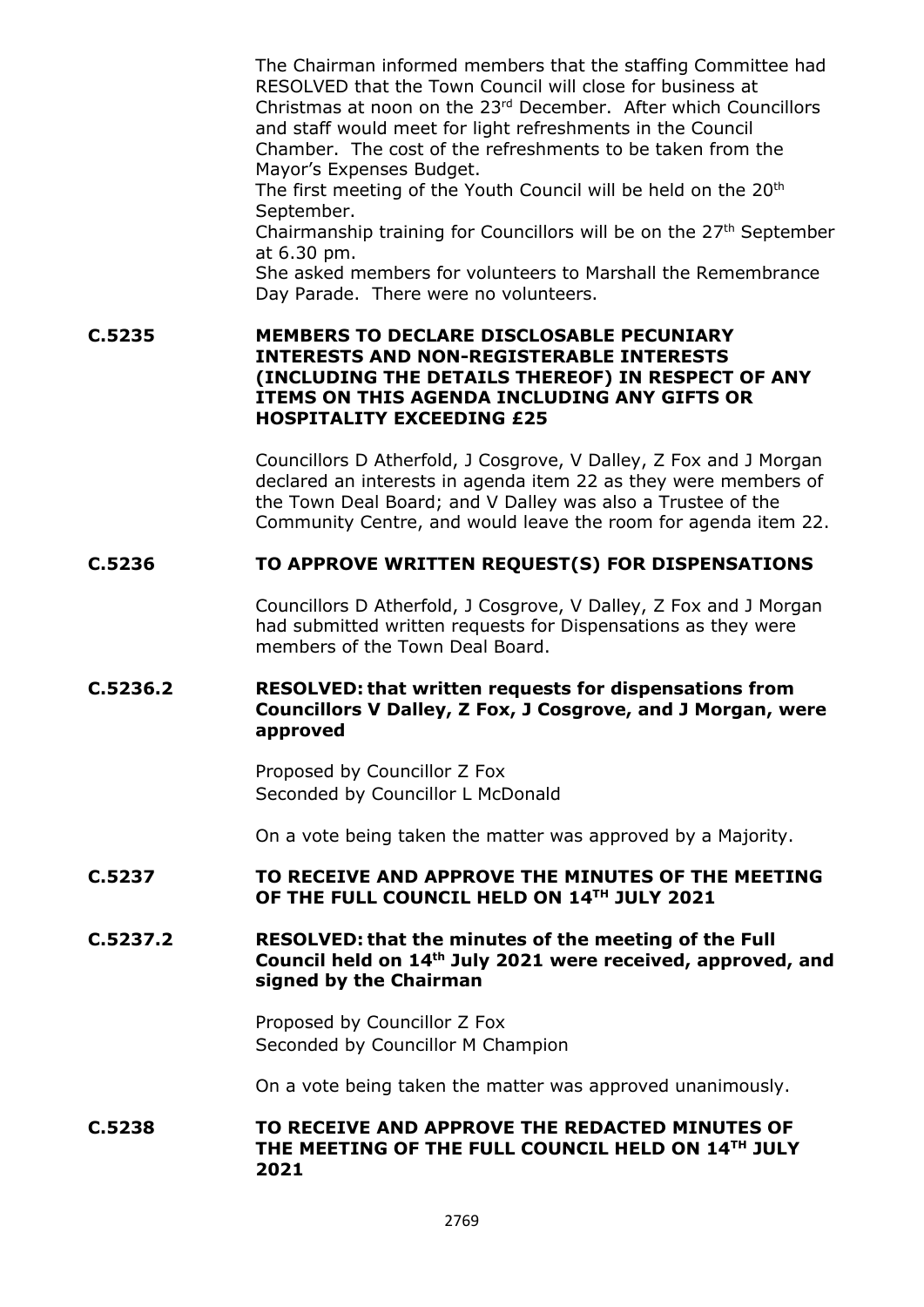**C.5238.2 RESOLVED: that the redacted minutes of the meeting of the Full Council held on 14th July 2021 were received, approved, and signed by the Chairman**

> Proposed by Councillor Z Fox Seconded by Councillor M Champion

On a vote being taken the matter was approved unanimously.

#### **C.5239 TO RECEIVE THE MINUTES OF THE FOLLOWING COMMITTEE MEETINGS:**

- **i) Planning & Development Committee, 3 rd August 2021;**
- **ii) Staffing Committee, 27th July 2021;**
- **iii) Redacted Staffing Committee 27th July 2021;**
- **iv) Finance & General Purposes Committee 22 July 2021;**
- **v) Passmore Edwards Building Working Party, 21st July 2021;**
- **i) Redacted Passmore Edwards Building Working Party, 21st July 2021.**

**C.5239.2 RESOLVED: that the minutes of the Planning & Development Committee, 3 rd August 2021; Staffing Committee, 27th July 2021; Redacted Staffing Committee, 27th July 2021; Finance & General Purposes Committee 22nd July 2021; Passmore Edwards Building Working Party, 21st July 2021; Redacted Passmore Edwards Building Working Party, 21st July 2021; were received en-bloc**

> Proposed by Councillor Z Fox Seconded by Councillor M Champion

On a vote being taken the matter was approved unanimously.

#### **C.5240 MATTERS ARISING, FOR INFORMATION ONLY, WHERE NOT INCLUDED BELOW**

There were no matters arising.

**C.5241 PUBLIC PARTICIPATION (SUBJECT TO STANDING ORDER 3e MEMBERS OF THE PUBLIC ARE PERMITTED TO MAKE REPRESENTATIONS, ANSWER QUESTIONS AND GIVE EVIDENCE IN RESPECT OF ANY ITEM OF BUSINESS INCLUDED IN THE AGENDA, UP TO A MAXIMUM OF FIFTEEN MINUTES)**

There were no members of the public present.

#### **C.5242 TO RECEIVE A PRESENTATION FROM FAIRTRADE CAMBORNE, AND AGREE ACTION**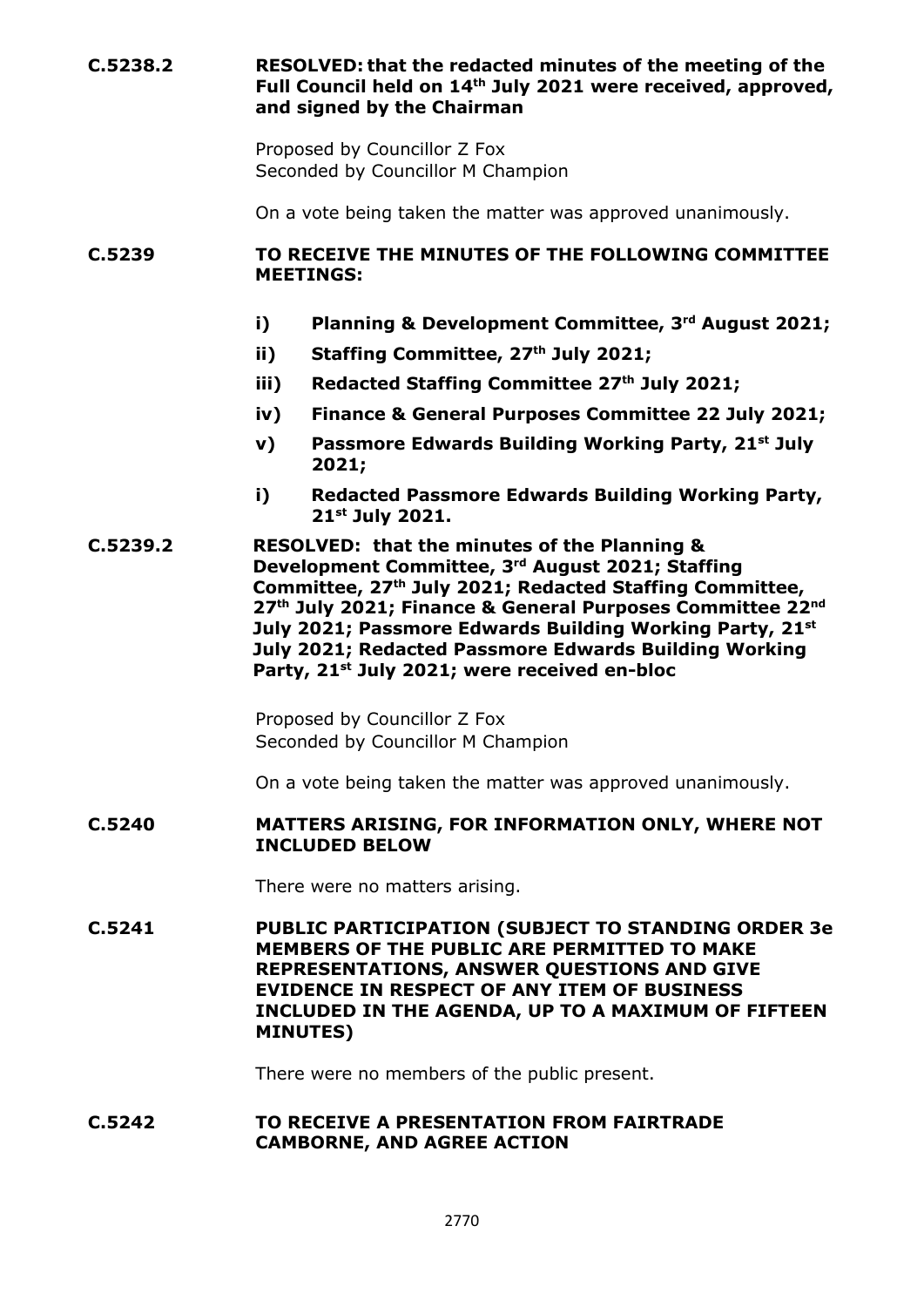The member of Fairtrade Camborne had not arrived, so the Chairman deferred this Agenda item until later in the meeting to allow for his arrival.

**C.5243 TO RECEIVE A VERBAL UPDATE FROM THE ENGAGEMENT OFFICER AND A DRAFT CLIMATE ACTION PLAN AS RECOMMENDED BY THE CLIMATE ACTION WORKING PARTY**

#### **i. Verbal update on "Green Week" events and Environmental Grants.**

#### **agree action and authorise expenditure.**

The Engagement Officer explained to members that this initial plan would be subject to change going forward with 6 monthly reviews.

There were lots of events planned for Green Week including, Fair on the Square, litter picks, Gorilla Gardening, workshops, and activities in the library.

### **C.5243.2 RESOLVED: that a verbal update from the Engagement Officer was received, and the draft Climate Action Plan as recommended by the Climate Action Working Party was received and adopted by the Town Council.**

Proposed by Councillor Z Fox Seconded by Councillor M Champion

On a vote being taken the matter was approved unanimously.

## **C.5243.3 RESOLVED: that a budget of £500 for activities during Green Week was approved, to be taken from the Marketing & Promotions budget**

Proposed by Councillor P Mills Seconded by Councillor N Miles

On a vote being taken the matter was approved unanimously.

#### **C.5244 TO APPOINT MEMBERS TO THE NEIGHBOURHOOD PLAN WORKING PARTY; AGREE ACTION AND AUTHORISE EXPENDITURE**

The Town Clerk informed members that the forming of a Neighbourhood Plan Working Party had already been established and had just started work when the pandemic had hit. Members of the public had been co-opted onto the Working Party and groups had been formed with Town Councillor's taking the lead in the groups. A public meeting would be needed to try and get members of the public back on board, and a Project Manager would be brought in when the working party was up and running.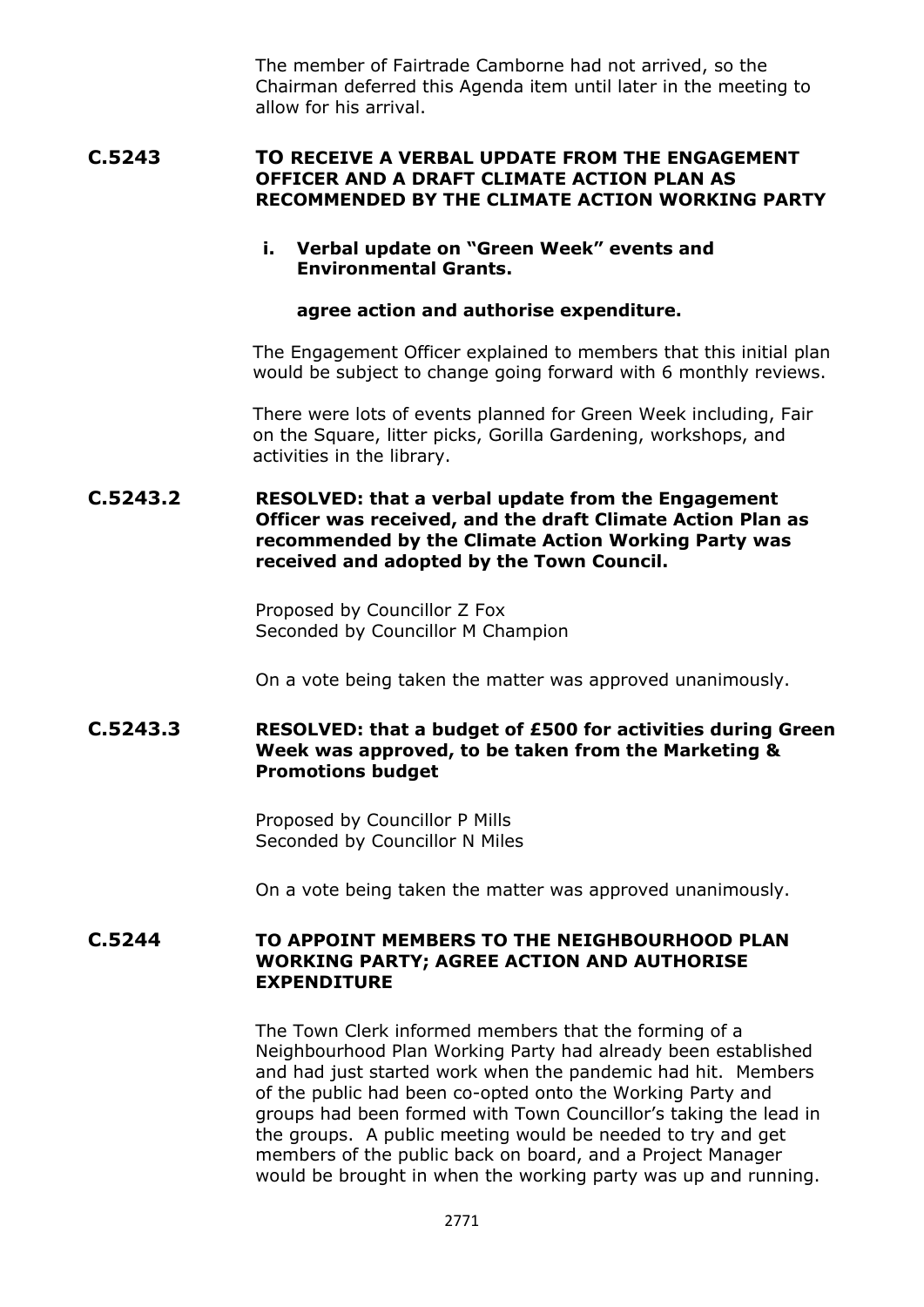**C.5244.2 RESOLVED: that Councillors J Cosgrove, V Dalley, Z Fox, N Heather, N Miles, P Mills, S Weedon, and M Williams were appointed as members of the Neighbourhood Plan Working Party**

> Proposed by Councillor C Godolphin Seconded by Councillor D Atherfold

On a vote being taken the matter was approved unanimously.

**C.5245 TO CONSIDER A REQUEST FROM A MEMBER OF THE PUBLIC FOR A MEMORIAL PLAQUE IN THE LIBRARY COURTYARD, TO BE PAID FOR BY THEMSELVES, AND AGREE ACTION**

**C.5245.2 RESOLVED: that a request from a member of the public for a memorial plaque in the library courtyard, to be paid for by themselves, was received and approved**

> Proposed by Councillor P Mills Seconded by Councillor C Godolphin

On a vote being taken the matter was approved by a Majority.

#### **C.5246 TO RECEIVE A SOUTH WEST COUNCILS JULY NEWSLETTER, AGREE ACTION AND AUTHORISE EXPENDITURE**

#### **C.5246.2 RESOLVED: that a South West Councils July Newsletter was received**

Proposed by Councillor Z Fox Seconded by Councillor M Champion

On a vote being taken the matter was approved by a Majority.

#### **C.5247 TO RECEIVE A WRITTEN REPORT FROM THE ENGAGEMENT OFFICER REGARDING CHRISTMAS IN CAMBORNE, AGREE ACTION AND AUTHORISE EXPENDITURE**

The Engagement Officer reported that The Town Council, BID Camborne, and Camborne Church had been working together on Christmas festivities for two years and had a successful working relationship. The Route for the parade was to be reversed this year to avoid the bottleneck of people disbanding at the end of the parade; she recommended limiting the number of participants, and increasing the number of Marshalls, for safety reasons.

Councillor Godolphin asked that staff check on the agreement date between the Town Council and Camborne Church for the maintenance of the Christmas lights framework, on loan to the Church by the Town Council.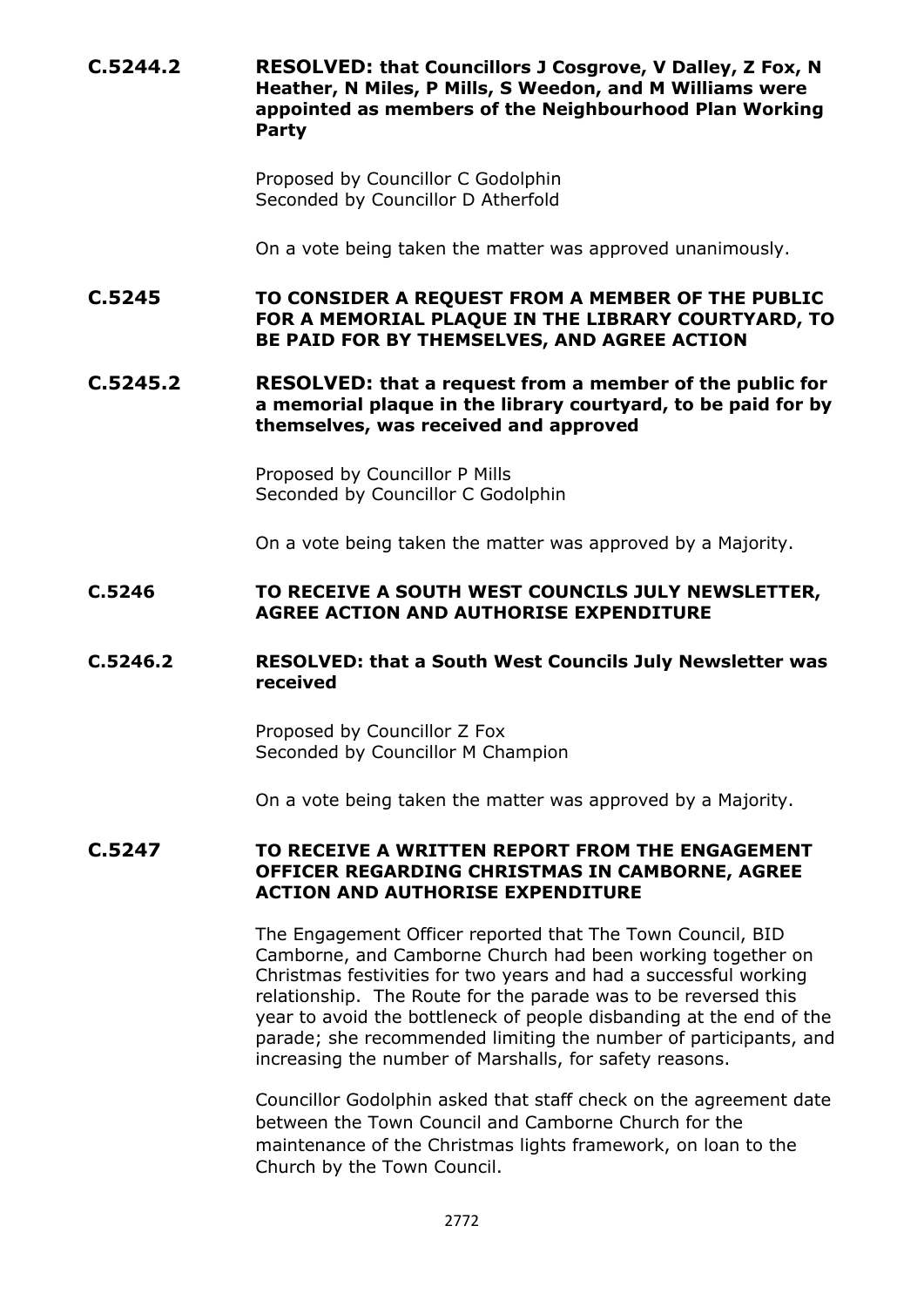# **C.5247.2 RESOLVED: that a written report from the Engagement Officer regarding Christmas in Camborne was received**

Proposed by Councillor C Godolphin Seconded by Councillor J Cosgrove

On a vote being taken the matter was approved unanimously.

# **C.5247.3 RESOLVED: that the change to Lantern Parade route was approved**

Proposed by Councillor C Godolphin Seconded by Councillor J Cosgrove

On a vote being taken the matter was approved unanimously.

# **C.5247.4 RESOLVED: that the expenditure of £11,997 for 'Christmas in Camborne' 2021 from cost centre 'Christmas in Camborne', was approved**

Proposed by Councillor C Godolphin Seconded by Councillor J Cosgrove

On a vote being taken the matter was approved unanimously.

## **C.5247.5 RESOLVED: that the Engagement Team continue administration for this event, was approved**

Proposed by Councillor C Godolphin Seconded by Councillor V Dalley

On a vote being taken the matter was approved unanimously.

#### **C.5248 TO RECEIVE AN UPDATED DRAFT MAYORAL PROTOCOL AND ALLOWANCE POLICY AND AGREE ACTION. AS RECOMMENDED BY THE FINANCE & GENERAL PURPOSES COMMITTEE**

The Town Clerk informed members that the only amendment to the Policy was regarding increases in members vehicle insurance as a consequence of using their vehicle for Town Council business.

### **C.5248.2 RESOLVED: that an updated draft Mayoral Protocol and Allowance Policy as recommended by the Finance & General Purposes Committee, was received and approved**

Proposed by Councillor Z Fox Seconded by Councillor M Williams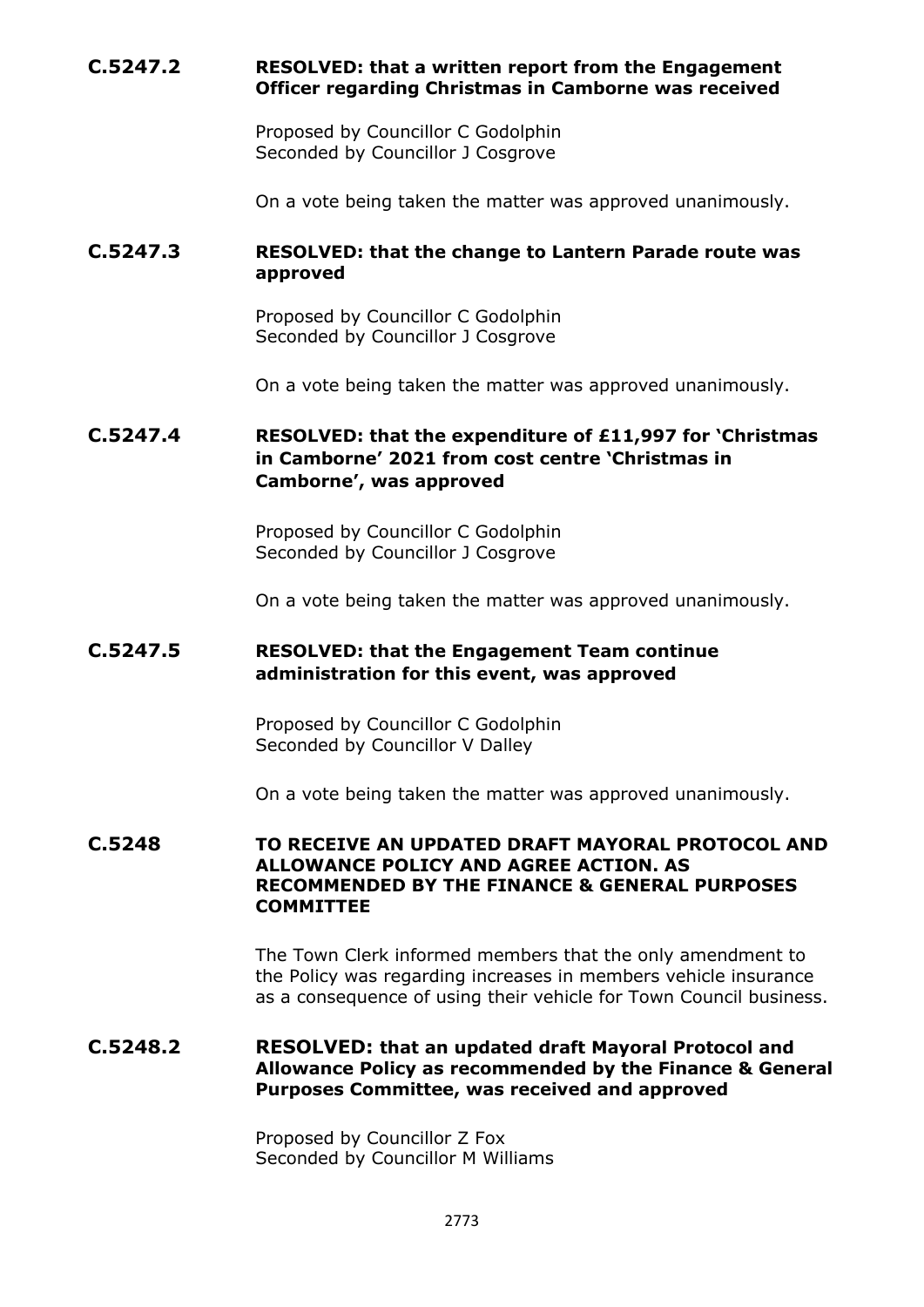On a vote being taken the matter was approved unanimously.

## **C.5249 TO RECEIVE A RECOMMENDATION FOR A CALL FOR ACTION IN RELATION TO HOUSING EMERGENCY IN CORNWALL AND AGREE ACTION**

Members spoke passionately about their dissatisfaction regarding the lack of affordable social rental properties for local people, building on greenfield sites, and Coastline's housing strategy.

# **C.5249.2 RESOLVED: that a request from Bude Stratton Town Council to support a recommendation for a call for action in relation to Housing Emergency in Cornwall, was approved**

Proposed by Councillor P Mills Seconded by Councillor M Champion

On a vote being taken the matter was approved by a Majority.

### **C.5250 TO RECEIVE A WRITTEN REPORT FROM THE ENGAGEMENT OFFICER ON COMMONPLACE COMMUNITY FEEDBACK AND AGREE ACTION**

The Engagement Officer informed members that there were over 400 users of the Commonplace Community Feedback platform, and that even though some of the feedback was negative it was informative and gave the Town Council the chance to improve on the areas of negativity.

### **C.5250.2 RESOLVED: that a written report from the Engagement Officer on Commonplace Community Feedback was received. The sharing of feedback with relevant Town Council Committees and community partners for investigation and action, and the relaunch of promotion of the commonplace platform in January 2022 (platform to remain open and user friendly in the meantime); were approved**

Proposed by Councillor C Godolphin Seconded by Councillor P Mills

On a vote being taken the matter was approved unanimously.

Councillor N Heather left the room at 7.25 pm.

The Chairman referred back to Agenda item 11, and in the absence of the Fairtrade representative asked members to consider flying the Fairtrade Flag during Green Week.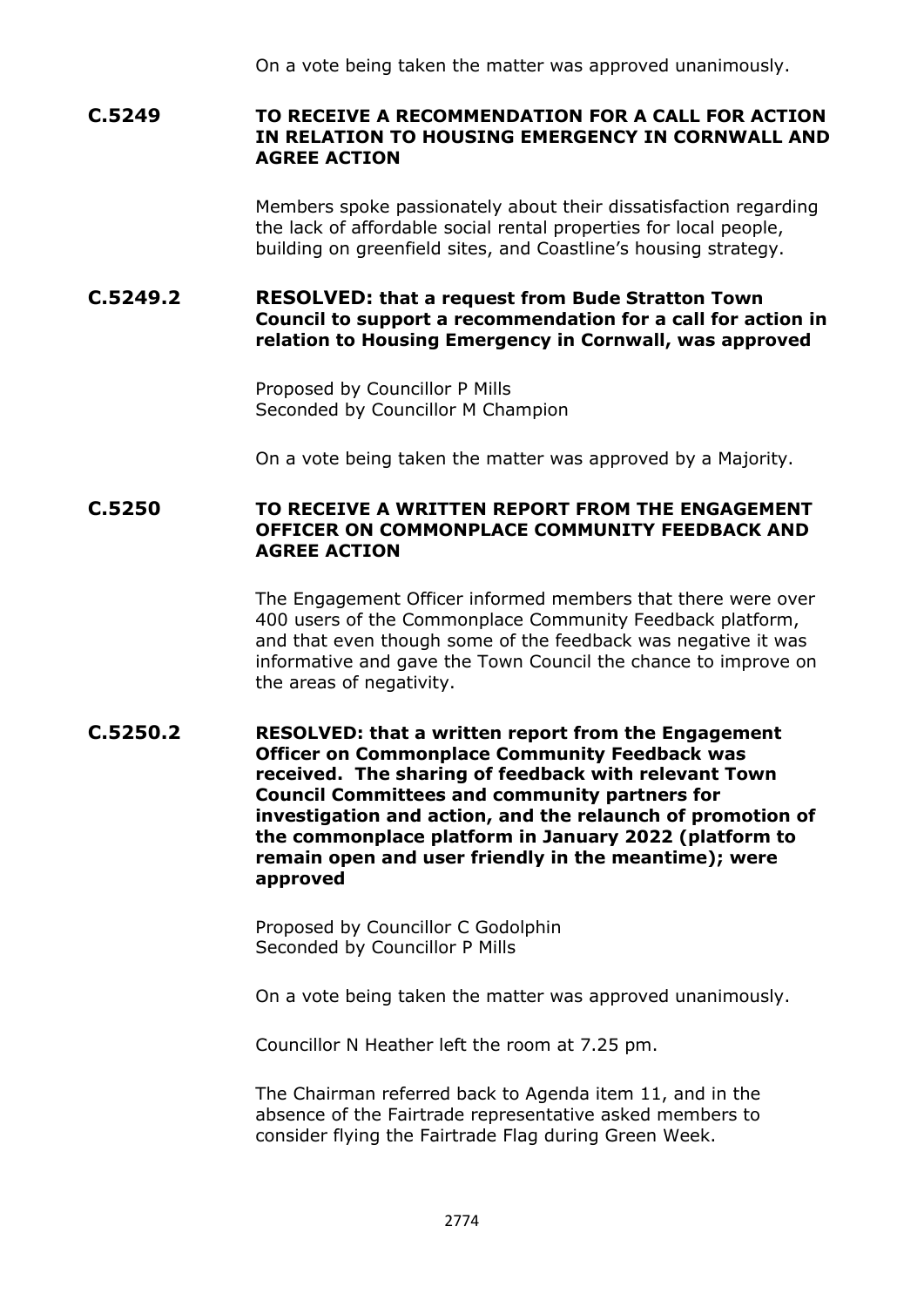## **C.5251 TO RECEIVE A PRESENTATION FROM FAIRTRADE CAMBORNE, AND AGREE ACTION**

### **C.5251.2 RESOLVED: that the flying of the Fairtrade Flag during Green Week was approved**

Proposed by Councillor P Mills Seconded by Councillor V Dalley

On a vote being taken the matter was approved by a Majority.

**C.5252 THAT THIS COUNCIL RESOLVES UNDER THE 1960 PUBLIC BODIES ADMISSION TO MEETINGS ACT, TO EXCLUDE THE PRESS AND PUBLIC DUE TO THE CONFIDENTIAL NATURE OF THE BUSINESS TO BE DISCUSSED**

**C.5252.2 RESOLVED: that under the 1960 Public Bodies Admission to Meetings Act, the Press and Public were excluded, due to the confidential nature of the business to be discussed**

> Proposed by Councillor Z Fox Seconded by Councillor D Atherfold

On a vote being taken the matter was approved by a Majority.

from page 3 of the Report, he asked that this be queried with the

Councillor N Heather re-entered the meeting at 7.27 pm.

#### **C.5253 TO RECEIVE A CCTV MANAGEMENT REPORT Q1 2021 AND AGREE ACTION**

#### **C.5253.2 RESOLVED: that a CCTV Management Report Q1 2021, was received**

Proposed by Councillor C Godolphin Seconded by Councillor D Atherfold

On a vote being taken the matter was approved unanimously.

Having declared an interest in the next Agenda item Councillor V Dalley left the room at 7.29 pm.

**C.5254 TO RECEIVE A VERBAL UPDATE FROM THE TOWN CLERK REGARDING THE TOWN DEAL PROJECTS AND FUNDING CONFIRMATION LETTERS FROM CORNWALL COUNCIL**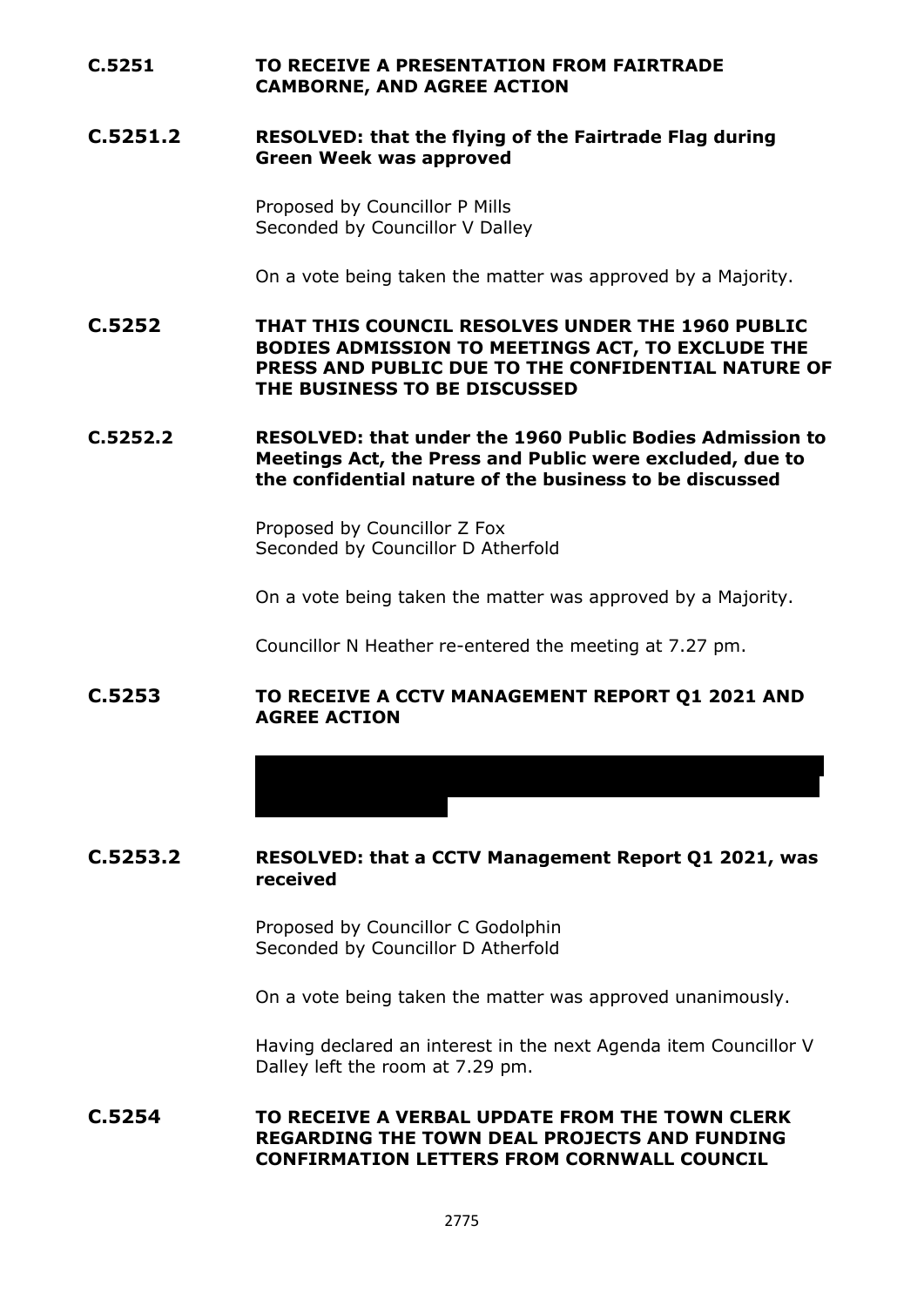# **i. To receive recommendations from the Donald Thomas Centre Working Party.**

**Agree action and authorise expenditure.**

The Town Clerk informed members that the application for funding for the Donald Thomas Centre and Park Gerry had been successful.



**C.5254.2 RESOLVED: that the recommendation from the Donald Thomas Centre Working Party that 'Camborne Town Council draw down funding from Camborne Town Deal for a survey on the Donald Thomas Centre, and that appointment of a Surveyor be delegated to the Town Clerk and Chairman of**  Amenities to appoint, was approved. **to appoint Allen Construction who manage the PEB project** 

#### **the Financial Regulations, and put through a variation to our current contract; was approved**

**that financial regulation 11 be suspended, as per 17.2 of** 

Proposed by Councillor C Godolphin Seconded by Councillor Z Fox

On a vote being taken the matter was approved by a Majority.

Councillor V Dalley re-entered the meeting at 7.37 pm.

## **C.5255 TO RECEIVE A QUOTATION FOR 12 MONTHS OF PROCUREMENT ADVISORY SUPPORT, AGREE ACTION AND AUTHORISE EXPENDITURE**

## **C.5255.2 RESOLVED: that a quotation for 12 months of Procurement Advisory Support was approved and the associated expenditure was authorised**

Proposed by Councillor Z Fox Seconded by Councillor P Mills

On a vote being taken the matter was approved by a majority.

# **C.5256 TO RECEIVE A VERBAL UPDATE REPORT AND WRITTEN SCORE EVALUATION FOR THE CONTRACT FOR**